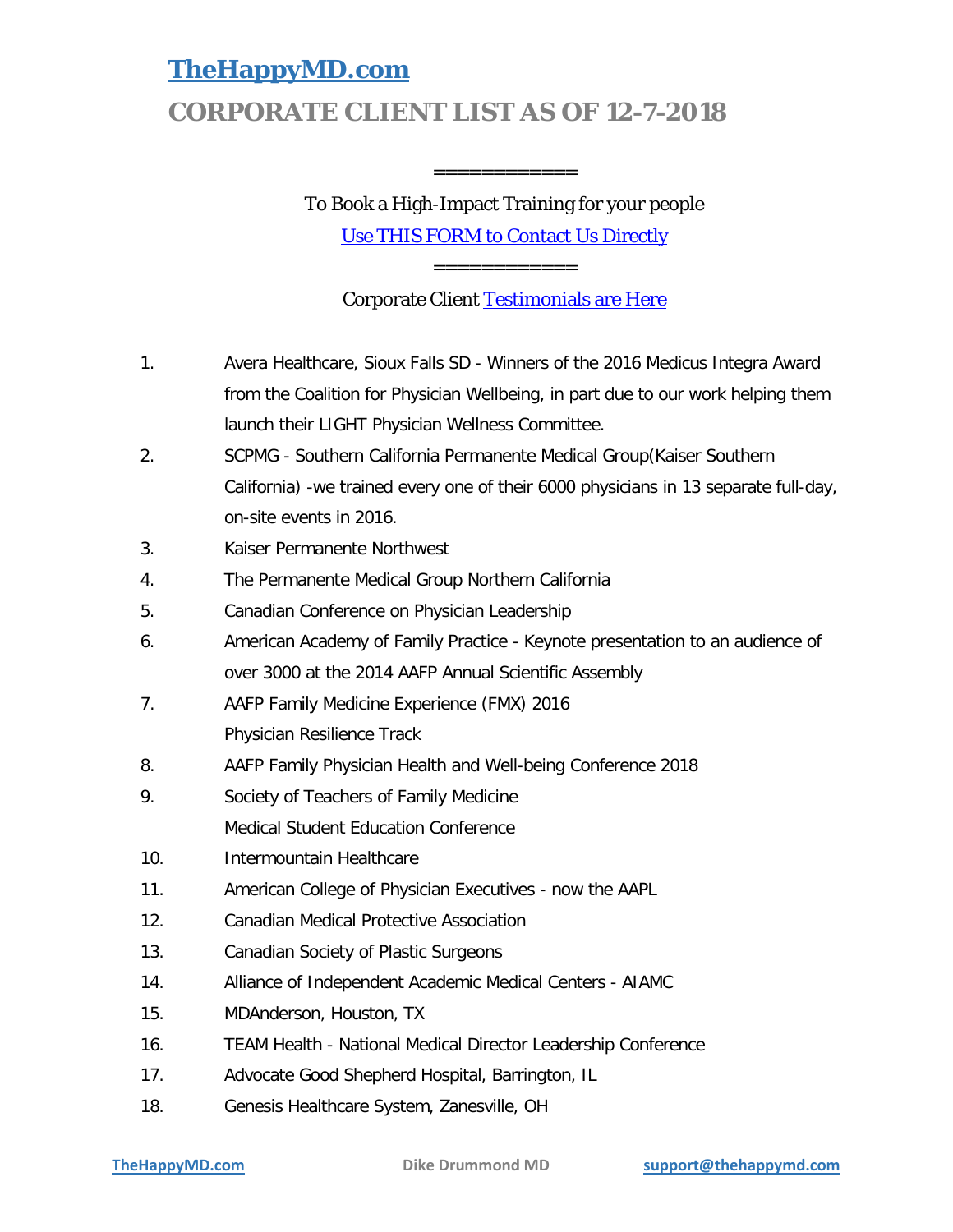#### **CORPORATE CLIENT LIST AS OF 12-7-2018**

19. Summit Physician Services, Chambersburg, PA 20. King Saud Medical City, Riyadh, Kingdom of Saudi Arabia 21. Association of Professors of Gynecology and Obstetrics (APGO) 22. Council on Resident Education in Obstetrics and Gynecology (CREOG) 23. Indiana University Medical School, Finding Inspiration and Resilience in Medicine Conference 2015 24. Washington State Medical Association Leadership Development Conference 25. Minnesota State Medical Association Annual Meeting 26. American Society for Aesthetic Plastic Surgery Annual Women Aesthetic Surgeons' (WAS) Symposium 27. SUNY Downstate Medical Center, Brooklyn, NY 28. Spartanburg Regional Healthcare System, Spartanburg, SC 29. Greenville Health System, Greenville, SC 30. Pacific Northwest Society of Plastic Surgeons 31. Compass Medical, East Bridgewater, MA 32. Bronson Healthcare, Kalamazoo, MI 33. Western Carolina Medical Society, Asheville, NC 34. Cone Health, Greensboro, NC 35. Alamance Regional Medical Center, Burlington, NC 36. East Alabama Medical Center, Opelika, AL 37. Sutter Davis Hospital, Davis CA 38. American Association of Physician Liasons 39. Group Practice Improvement Network 40. CHI Franciscan Healthcare Tacoma, WA 41. CHI Franciscan Healthcare, Lincoln, NE 42. Multicare Health System, Tacoma, WA 43. Marana Health Center, Tucson, AZ 44. UP Health System Medical Group, Marquette, MI 45. McKesson US Oncology Network 46. University of Iowa Healthcare Executive Forum, Iowa City, IA 47. Utah State Orthopedic Society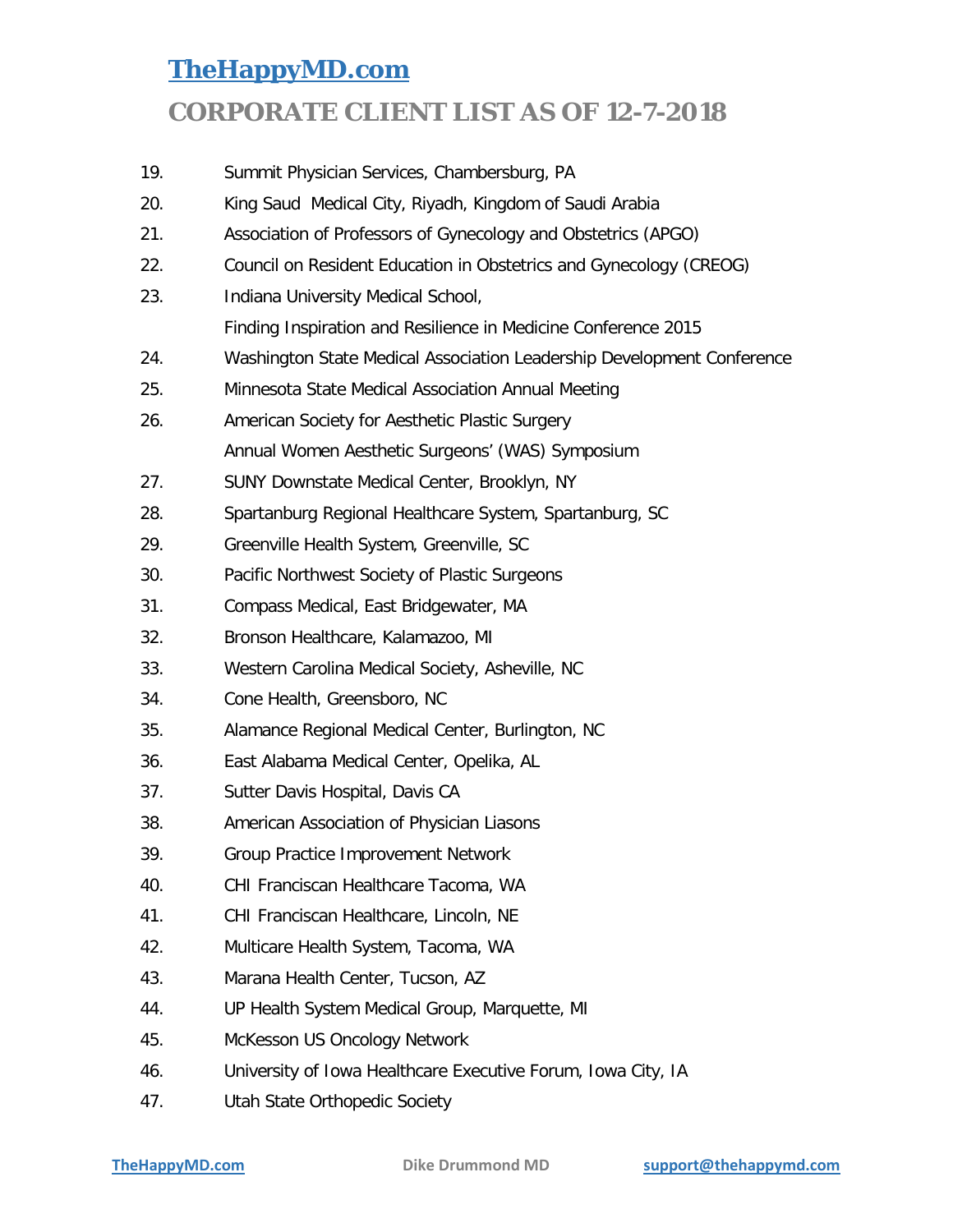- 48. VHA Mid Atlantic, Physician Integration Advisory Group
- 49. PHTS Medical Staff Leadership Advance 2015, Charleston, SC
- 50. American College of Emergency Physicians (ACEP), California Chapter
- 51. Catholic Medical Center (CMC), Manchester, NH
- 52. Emergency Physicians Integrated Care (EPIC), Salt Lake City, UT
- 53. Greenville Health System, Greenville, SC
- 54. HSHS St. Anthony's Hospital, Effingham, IL
- 55. Indiana University Health Goshen Hospital, Goshen, IN
- 56. Jefferson Healthcare, Port Townsend, WA
- 57. Louisiana Organ Procurement Association (LOPA)
- 58. Mercy Hospital St. Louis, St. Louis, MO
- 59. Mercy General Hospital, Sacramento, CA
- 60. Lane County Medical Society, Eugene OR
- 61. Roper St. Francis Healthcare, Charleston, SC
- 62. Sacred Heart Health System, Pensacola, FL
- 63. Honor Health (Scottsdale Lincoln) Health System, Scottsdale, AZ
- 64. Swedish American Hospital, Rockford, IL
- 65. University of Massachusetts Emergency Department Residency Faculty Retreat, Worcester, MA
- 66. University of Washington Neighborhood Clinics, Seattle, WA
- 67. Summit Pacific Medical Center, Elma, WA
- 68. Franciscan Hospital Yoder Memorial Lecture, Tacoma, WA
- 69. Northwest Washington Medical Society, Bellingham, WA
- 70. Wellstar, Atlanta GA
- 71. Mercy Medical Center, Springfield Massachusetts
- 72. Emergency Physicians Medical Group (EPMG), Ann Arbor, Michigan
- 73. Virtua, Marlton, New Jersey
- 74. New Jersey Hospital Association
- 75. Summa Health, Akron, Ohio
- 76. Self Regional Healthcare, Greenwood, South Carolina
- 77. VEP Healthcare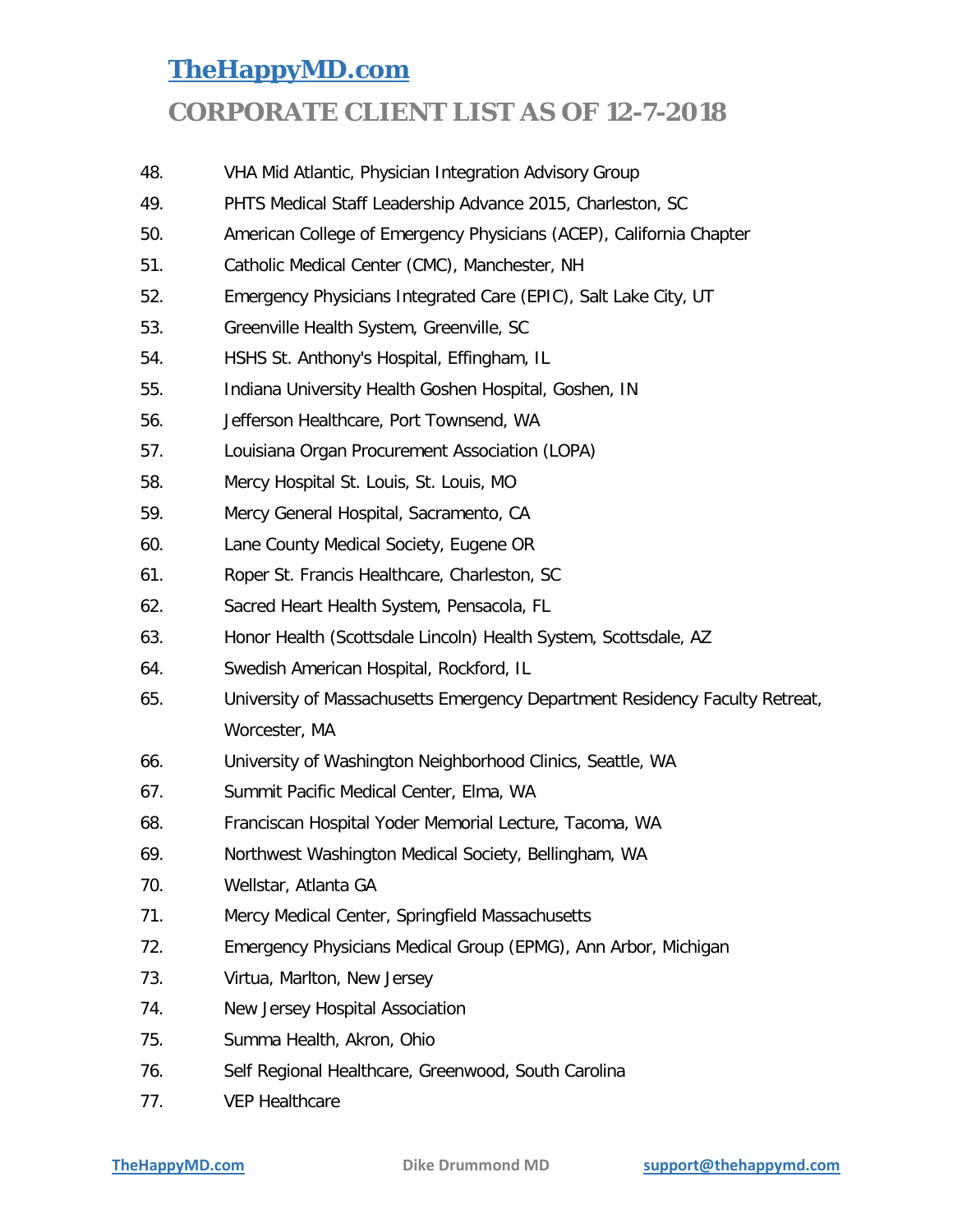- 78. Aspirus
- 79. Long Beach Memorial Hospital ,Long Beach, California
- 80. Apogee Physicians
- 81. Vizient MidSouth
- 82. Sutter Gould Medical Foundation
- 83. Metropolitan Omaha Medical Society
- 84. Dignity Health, Woodland, California
- 85. Lexington Medical Society
- 86. Carolinas HealthCare System NorthEast
- 87. Anthem Blue Cross Blue Shield
- 88. American Society of Plastic Surgeons
- 89. Arizona Alliance for Community Healthcare Centers AACHC
- 90. Morris M Goldberg, M.D. Family Medicine Symposium Advocate Lutheran Hospital, Park Ridge Illinois
- 91. Kaiser San Francisco Medical Center Squaw Wellness Conference
- 92. Madison Memorial Hospital, Rexburg Idaho
- 93. Orthopaedic Trauma & Fracture Care: Pushing the Envelope Conference
- 94. Rockford Health System, Rockford, Illinois
- 95. Skagit Regional Clinics, Mount Vernon, Washington
- 96. Apollo MD, Atlanta Georgia
- 97. Carolinas HealthCare System Blue Ridge, Morganton, North Carolina
- 98. Appalachian Regional Healthcare System, Boone, North Carolina
- 99. Bryan Health, Lincoln, Nebraska
- 100. Central Oregon Medical Society, Bend, Oregon
- 101. Children's Hospital of Atlanta
- 102. Community Health Network, Indianapolis, Indiana
- 103. British Columbia Cancer Alliance, Vancouver, British Columbia
- 104. Richmond Hospital, Richmond British Columbia
- 105. North County Health Services San Diego
- 106. Hawaii Academy of Family Practice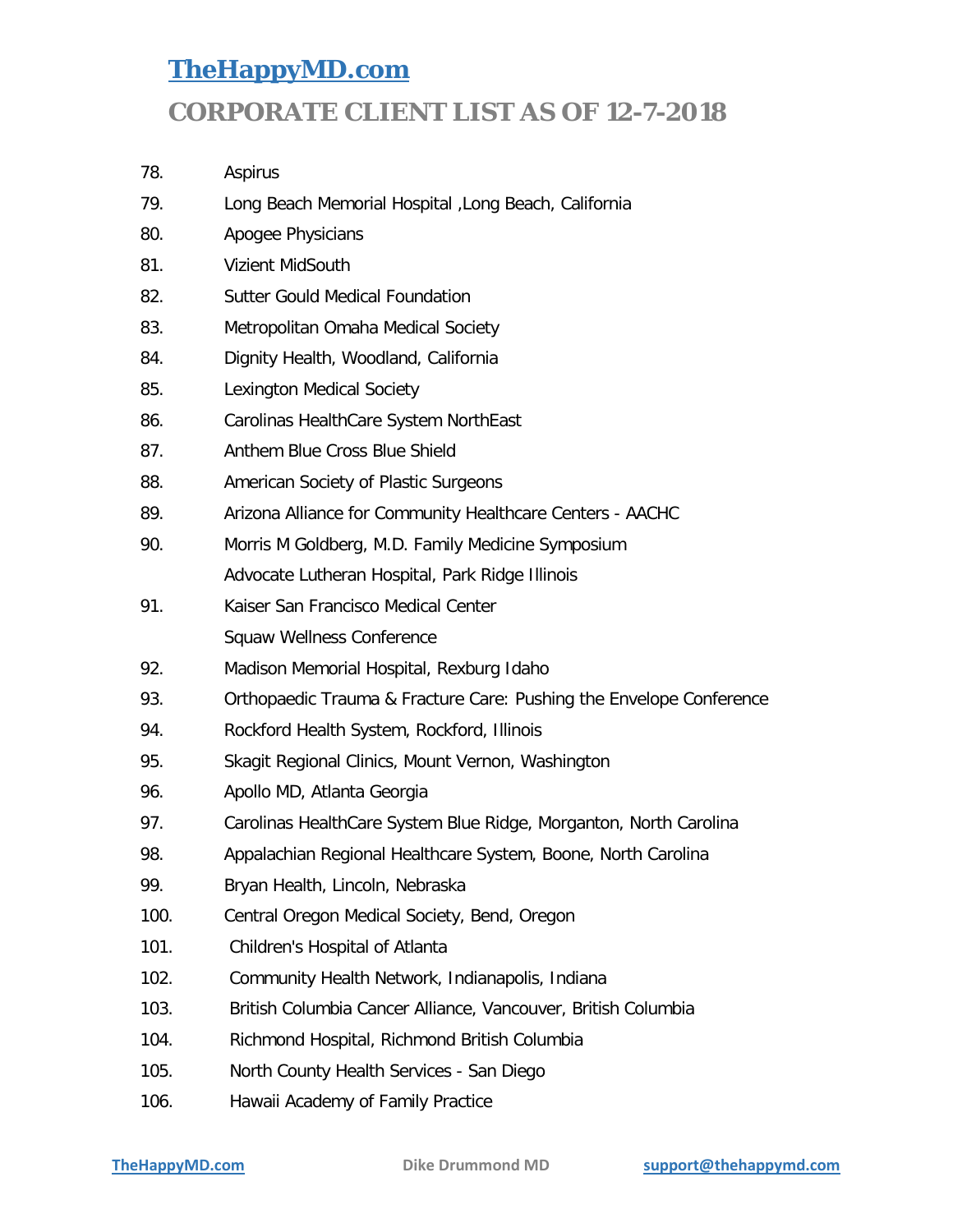- 107. Hawaii Health Workforce Summit
- 108. Jefferson County Medical Society, Birmingham, Alabama
- 109. Kansas Academy of Family Practice
- 110. Madigan Fall Education and Leadership Workshop
- 111. Madigan Army Medical Center, Joint Base Lewis-McCord, Washington
- 112. Mercy Medical Center, Cedar Rapids, Iowa
- 113. Mercy Hospital, Springfield, Missouri
- 114. NCH Healthcare System, Naples, Florida
- 115. Norton Healthcare, Louisville, Kentucky
- 116. Ohio Academy of Family Practice
- 117. Parker Adventist Hospital, Centennial, Colorado
- 118. Northwest Society of Hospital Medicine
- 119. St. Jude Medical Center, Fullerton, California
- 120. University of Tennessee, Healthcare Executive MBA Program
- 121. Vanderburgh County Medical Society, Evansville, Indiana
- 122. Rideout Regional Medical Center, Marysville, California
- 123. Facey Medical Group, Mission Hills, California
- 124. UPMC Susquehanna, Williamsport, Pennsylvania
- 125. American Association of Physicians of Indian Origin, Kansas City Chapter
- 126. Confluence Health, Wenatchee, Washington
- 127. ADA County Medical Society, Boise, Idaho
- 128. American Society of Interventional Pain Physicians ASIPP
- 129. Community Medical Centers / Sante Health Foundation, Fresno, California
- 130. Genesis Health System, Davenport, IA
- 131. Hillsborough County Medical Association, Tampa, Florida
- 132. Madison County Medical Society, Huntsville, Alabama
- 133. Missouri Hospital Association Leadership Forum
- 134. Pullman Regional Hospital, Pullman, Washington
- 135. UF Health Jacksonville, Florida Emergency Medicine Residency Program
- 136. University of Kentucky Emergency Medicine Residency Program
- 137. Samaritan Health Services, Corvallis, Oregon